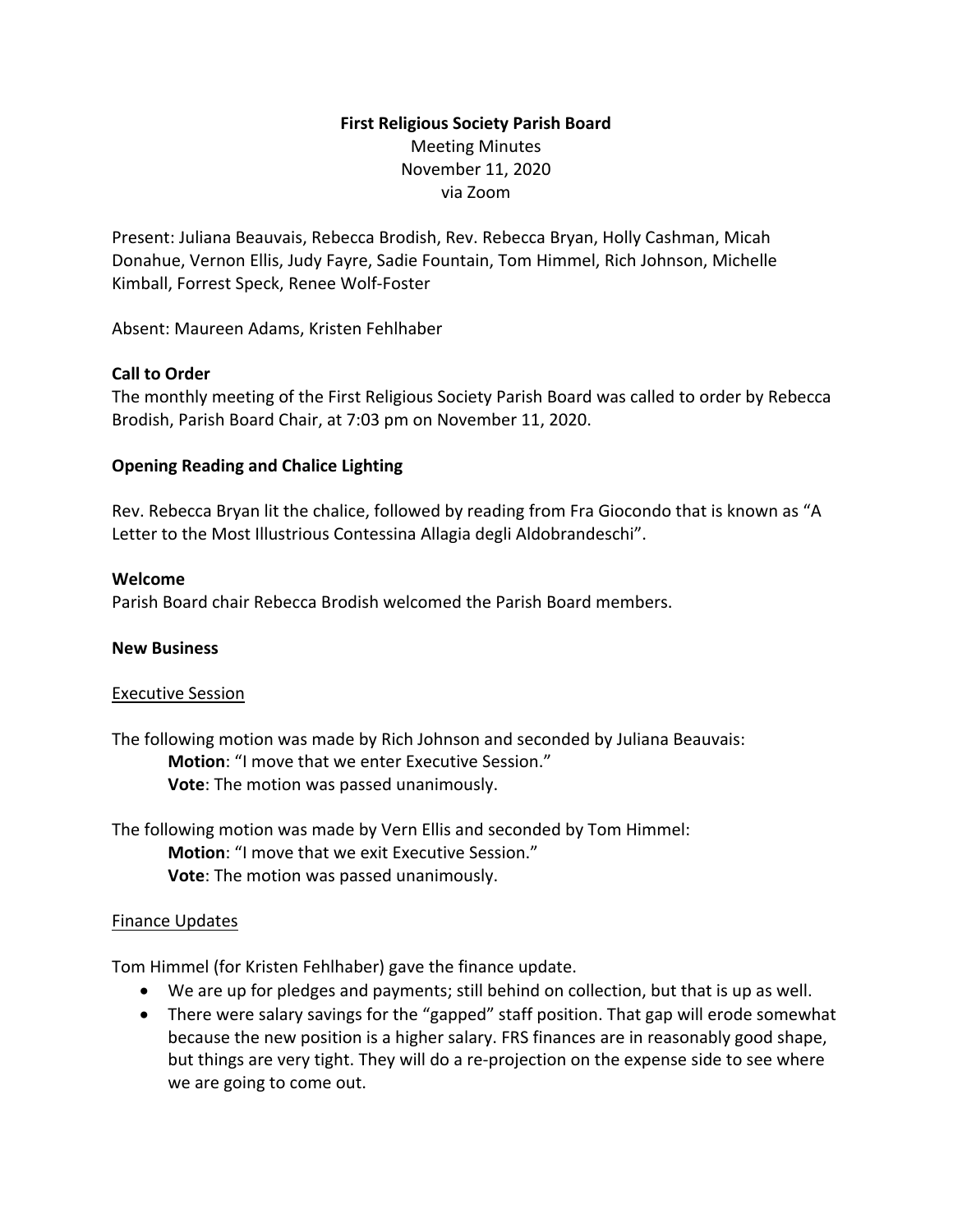- PPP loan forgiveness looks good (according to bank), but formal approval will come from the SBA.
- There is an issue with the roof, and they are starting to look at bids to see what will be needed. Going from some repairs to the roof directly on either side of the steeple, which have resulted in leaking into the choir. Drone exploration indicated that there are some shingles missing. Repairs need to be made before winter. There are some potential sources where funds can be drawn from.

### Minister's Report

Rev. Rebecca Bryan introduced the minister's report by asking if anyone had any questions or if there was anything that anyone would like her to elaborate on. Discussion of the minister's report.

### Other New Business

Rebecca Brodish asked if there was any new business.

### **Open Issues/Strategic Thinking**

### Mission Vision – Next Steps

Rebecca Brodish suggested just giving a brief report on this topic, in light of the time and the remaining agenda items. It was suggested that the board members look over the notes from the retreat and the survey that was shared.

### Stewardship Proposal

Rebecca Brodish explained that Kim Kenley recommended that getting outside consulting help from Mark Ewert would help move FRS forward in terms of stewardship. Discussion of the proposal.

The following motion was made by Judy Fayre and seconded by Vern Ellis:

*Motion*: "I move that we approval the Stewardship Consulting Proposal for Mark Ewart with fees not to exceed \$1,300."

*Vote*: The motion passed unanimously.

### Staffing Discussion

Rev. Rebecca suggested that it is clear we need someone on staff who could facilitate the many varied aspects of the virtual worship, from technical aspects, sound, video editing, and so on. She asked the PB members to consider what is possible if we had someone who could do this?